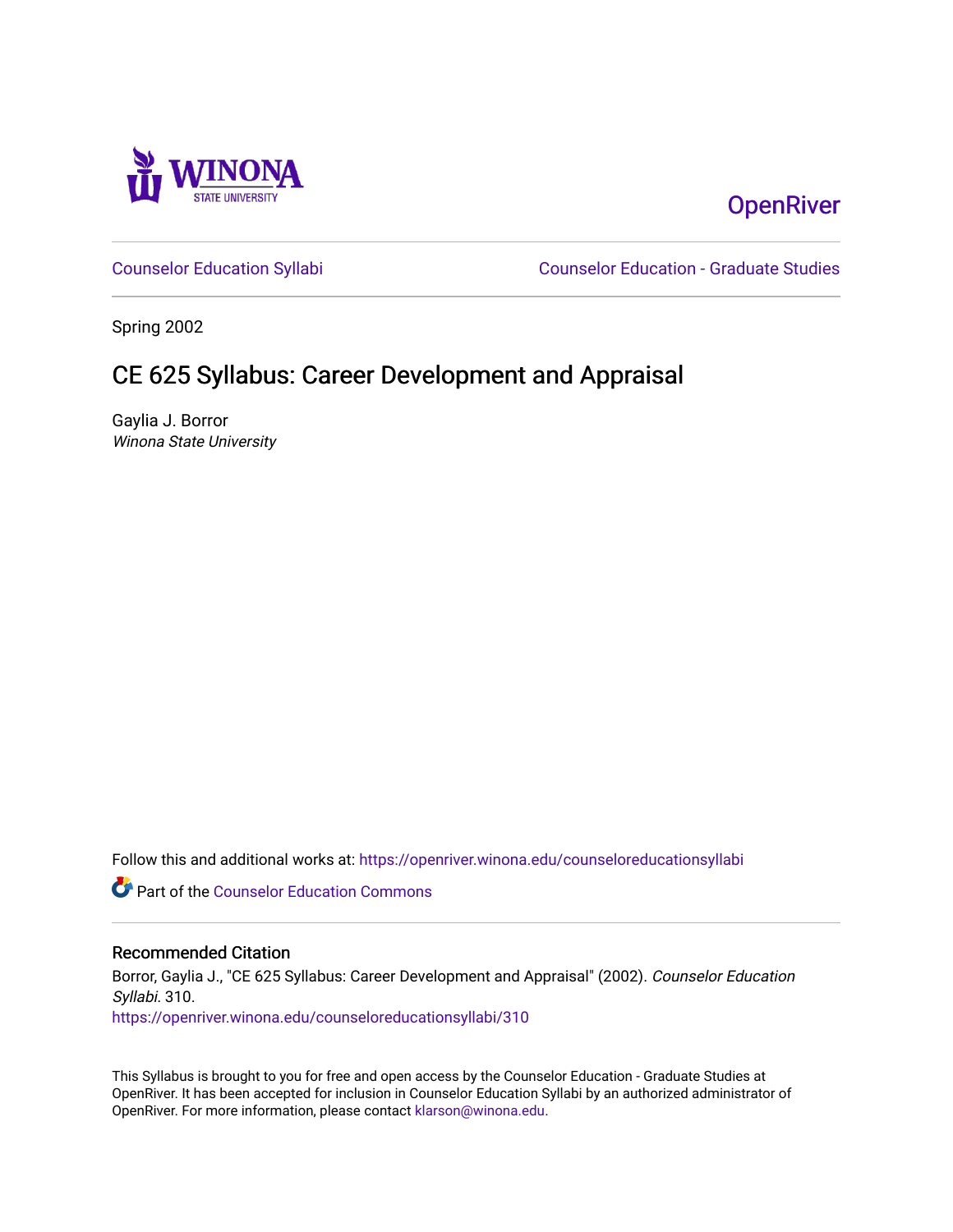### WINONA STATE UNIVERSITY COLLEGE OF EDUCATION COUNSELOR ECUCATION DEPARTMENT

CAREER DEVELOPMENT AND APPRAISAL CE 625) (Three Semester Hours)

INSTRUCTOR:

*Dr.* Gaylia J. borror 859 30<sup>th</sup> Ave. - S.E. Rochester, MN. 55904 Phone: (507) 285-7137

e-mail: gborror@vax2.winona.msus.edu

OFFICE HOURS:

Mon. & Tues.: 10 - 2 and. Wed. 12 - 2 (and by appointment)

#### PURPOSE:

The purpose of this course is to introduce students to career counseling as it relates to the work of counselors in school and community counseling settings. The course will focus on developing a knowledge base and skillfully utilizing that knowledge in applied situations. The following areas will be emphasized throughout the course: 1) career counseling theory, 2) career counseling stages and techniques, 3) career Information systems, 4) computer assisted technology employed in career counseling, 5) career assessment tools and techniques, 6) school to work as it relates to career counseling, 7) meeting the needs of culturally diverse people and other special groups when providing career counseling, 8) career planning and placement techniques, and 9) The National Career Development Guidelines and how they impact on the practice of career counseling.

#### TEXT:

 $\overline{\phantom{a}}$ 

Bolles, R. (1999). The 1999 what color is your parachute? A practical manual for

job-seekers & career changers. Berkeley, CA: Ten Speed Press.

Zunker, V. (1998). Career counseling: Applied concepts of life planning (5**1h** ed.).

Pacific Grove, CA: Brooks/Cole Publishing Company.

#### OBJECTIVES:

- 1. Students will demonstrate knowledge of the major theories of vocational choice and career development.
- 2. Students will become familiar with various sources of occupational information including computer assisted career information systems.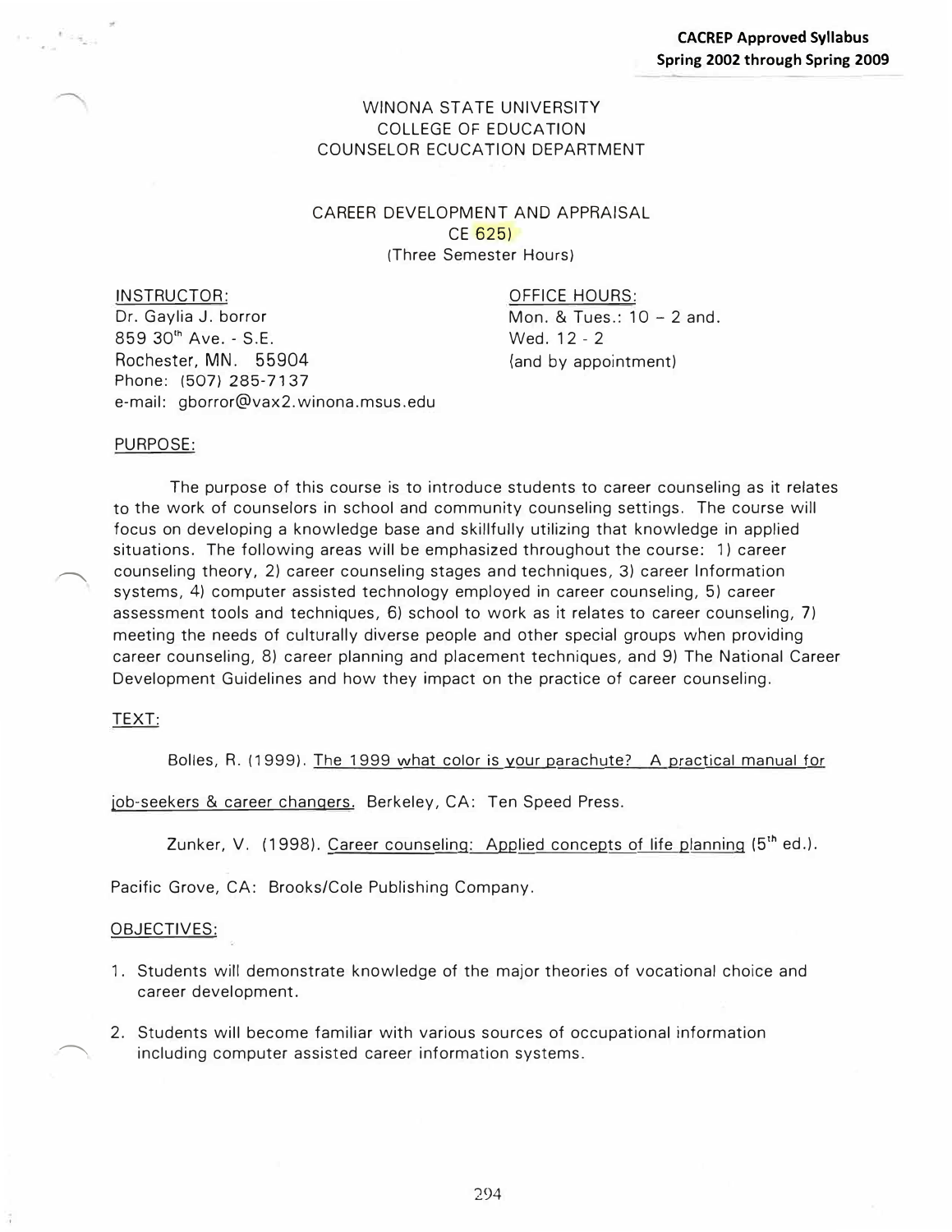- 3. Students will become familiar with tools to assess career values, interests, ability, and maturity.
- 4. Students will become aware of the importance of family values and life events in their own career development.
- 5. Through scholarly research and formal presentation students will become familiar with career development issues as they relate to specific populations (e.g. career counseling in elementary schools, career counseling in post-secondary settings, career counseling with culturally diverse populations, career counseling with people with disabilities, etc.)..
- 6. By visiting a career planning and/or placement center students will gain insight into current practice in the area of career counseling.
- 7. Students will be able to articulate a clear understanding of ethical issues specific to the practice of career counseling.
- 8. Students will become familiar with The National Career Development Guidelines.

#### **GRADING SCALE:**

- $A = 900$  to 1,000 points
- $B = 800$  to 899 points
- $C = 700$  to 799 points
- $D = 600$  to 699 points
- $E = 599$  points and below

#### COURSE REQUIREMENTS AND GRADING:

| Career Planning and/or Placement Center Visit              | 100 points  |
|------------------------------------------------------------|-------------|
| Self-Directed Search                                       | 50 points   |
| Myers-Briggs Type Indicator                                | 50 points   |
| Strong Interest Inventory                                  | 50 points   |
| Autobiographical Paper on Student's Own Career Development | .200 points |
| <b>Small Group Presentations</b>                           | 200 points  |
| <b>Final Examination</b>                                   | 200 points  |
| Computer Assisted Career Search Project                    | 50 points   |
| Attendance and Participation                               | 100 points  |

#### POLICY ON LATE OR UNFINISHED ASSIGNMENTS:

Late assignments are subject to a penalty of 10% of the assigned grade for each day they are late. A grade of I (Incomplete) will not be awarded except under extraordinary circumstances, such as prolonged illness. If such circumstances arise, it is the student's responsibility to notify the instructor immediately.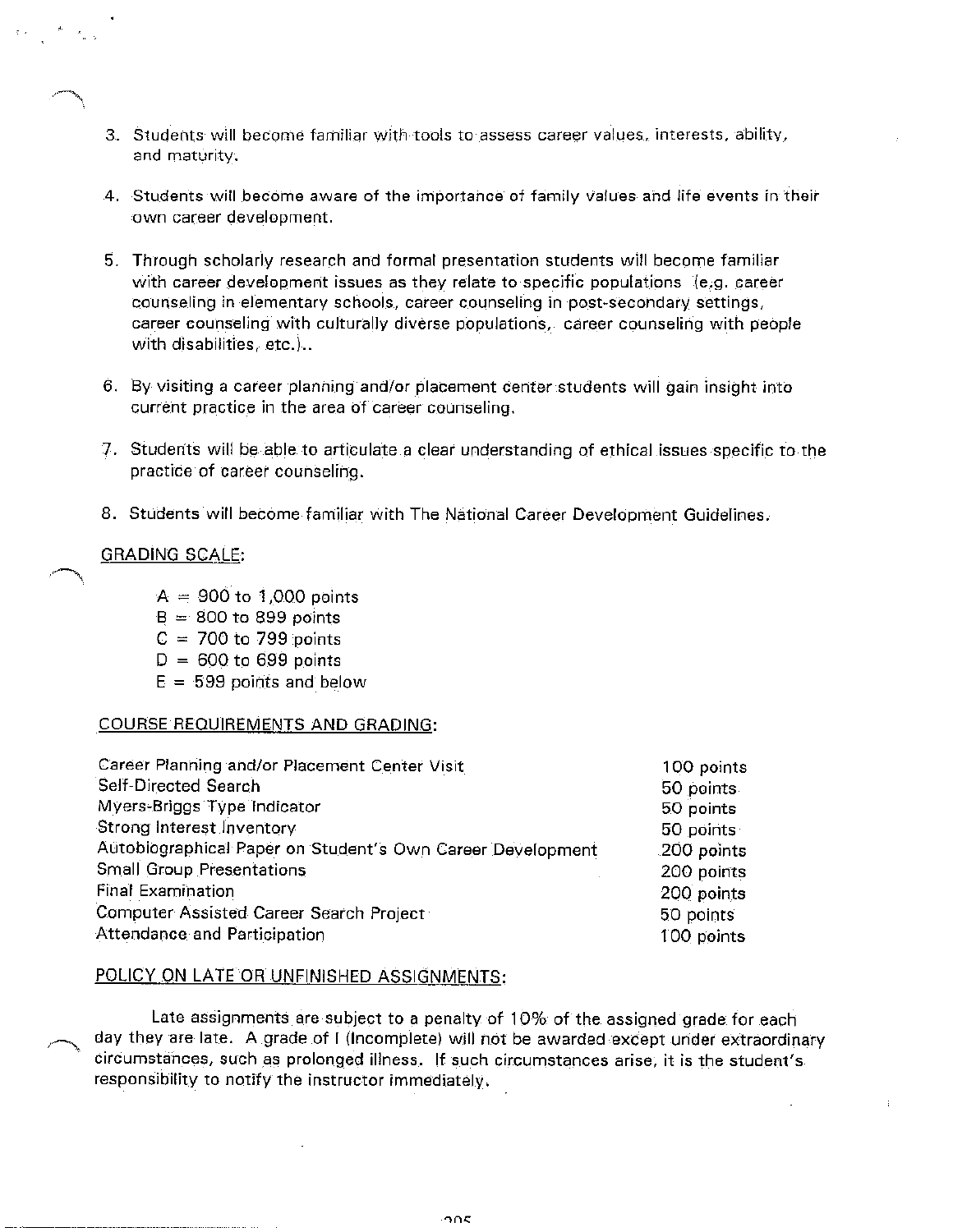#### STUDENT ACADEMIC HONESTY:

Cheating, submitting work other than your own will result in failure in the course.

#### **ATTENDANCE:**

Attendance and participation in all classes is expected. Should a student be absent from any class it is the student's responsibility to talk with the instructor about any work they may have missed.

#### STUDENT EVALUATION OF COURSE:

Since feedback is instrumental in subsequent course planning, each student will be asked to evaluate the course content and the instructor's teaching at the end of the course. Comments are welcome at any time, however.

#### SPECIAL NOTE:

Each student is requested to provide the course instructor with a stamped, selfaddressed envelope at the final meeting of the course in order to insure that papers are returned in a timely fashion.

Bibliography

Brown, D. & Brooks, L. (1991). Career counseling techniques. Boston, MA: Allyn

and Bacon.

Gysbers, N. & Moore, E. (1987). Career counseling: Skills and techniques for

practitioners. Boston, MA: Allyn and Bacon.

Herr, E. & Cramer, S. (1996). Carrer guidance and counseling through the lifespan

(5<sup>th</sup> ed.). New York: Harper Collins College Publishers.

Issacson, L. & Brown, D. (1997). Career counseling, and career development (6th

ed.). Boston, MA: Allyn and Bacon.

Lock, R. (2000) Taking charge of your career direction: Career planning guide,

Book 1 (4th ed.). Pacific Grove, CA: Brooks/Cole.

Osipoq, S. & Fitzgerald, L. (1996) Theories of career development (4<sup>th</sup> ed.). Boston, MA: Allyn and Bacon.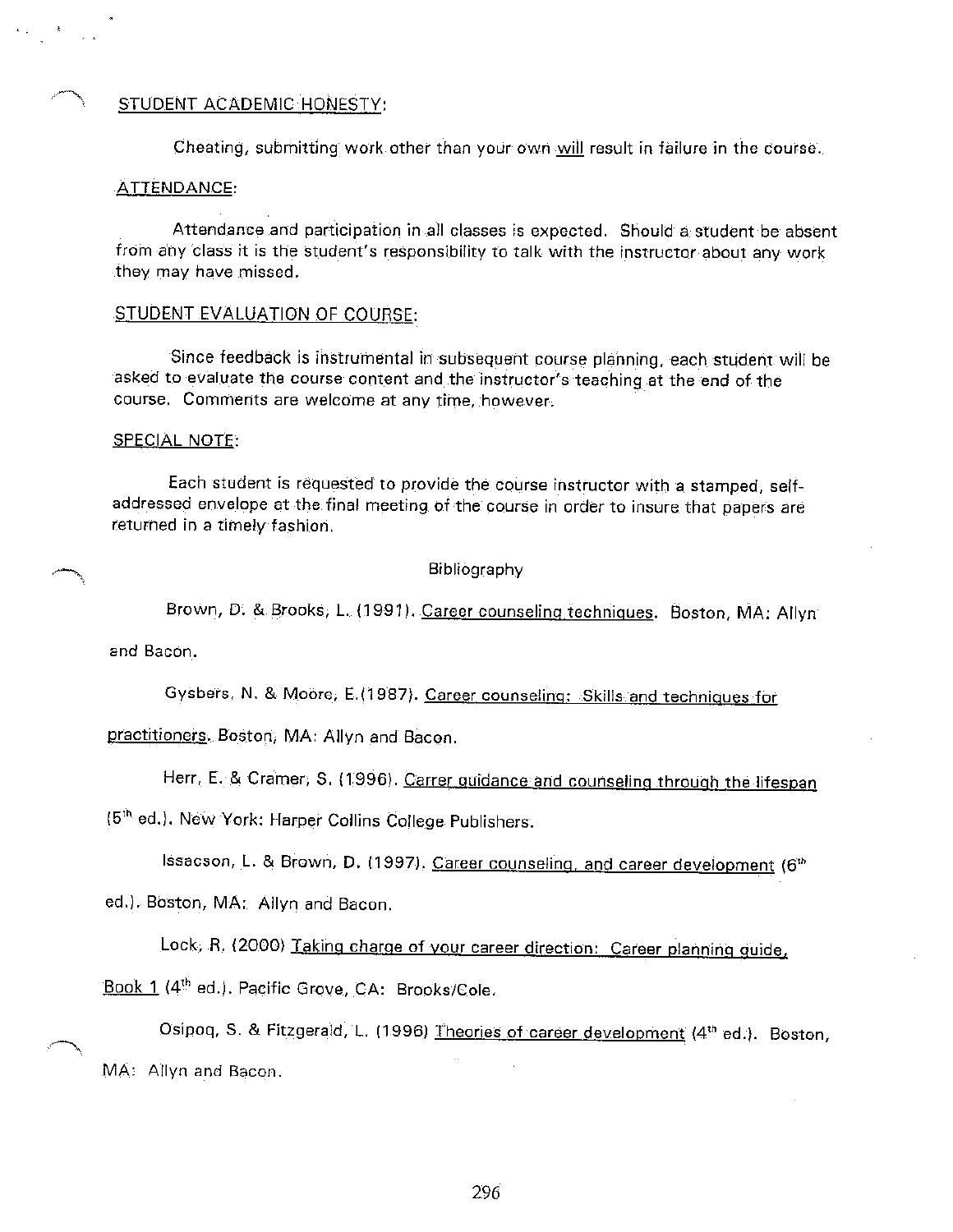## CE 625 CAREER DEVELOPMENT AND APPRAISAL FALL, 1999 **Tentative Class Schedule**

|  | September 10, 1999<br>Topic:                                                   | Introduction and Course Overview<br>The History of Career Development                                                                                                                                                                                                   |
|--|--------------------------------------------------------------------------------|-------------------------------------------------------------------------------------------------------------------------------------------------------------------------------------------------------------------------------------------------------------------------|
|  | Reading:<br>Classroom Activity:                                                | The National Career Guidelines<br>None<br>"Exploring Your Personal Career Path"                                                                                                                                                                                         |
|  | September 11, 1999<br>Topic:<br>Reading:                                       | <b>Theories of Career Development</b><br><b>Career Life Planning</b><br>Chapters 1 through 4 in text                                                                                                                                                                    |
|  | September 24, 1999<br>Topic:<br>Reading:                                       | The DOT and the OOH<br>Using Computers for Career Counseling<br>Chapters 5 and 6 in text<br>Classroom Activity: DOT and OOH assignment<br><b>Computer Assisted Technology Activity</b>                                                                                  |
|  | September 25, 1999<br>Topic:<br>Reading:<br><b>Classroom Activity:</b><br>Due: | Using Standardized Assessment in Career Counseling<br>The Career Resource Center<br>Chapters 7 and 8 in text<br><b>Complete Individual Career Assessments</b><br>Career Planning and/or Placement Center Visit Report<br><b>Computer Assisted Career Search Project</b> |
|  | October 15, 1999<br>Topic:<br>Reading:                                         | Career Guidance Programs in Educational Institutions<br>Career Guidance Programs for Adults in Transitions<br>Career Guidance Programs for Special Populations<br>Chapters 9 through 19 in text                                                                         |
|  | October 16, 1999<br>Topic:<br>Reading:                                         | Techniques for Career Counseling<br>The 1999 What Color is Your Parachute?<br>Chapters 20 and 21 in text                                                                                                                                                                |
|  |                                                                                | All of The 1999 What Color is Your Parachute?                                                                                                                                                                                                                           |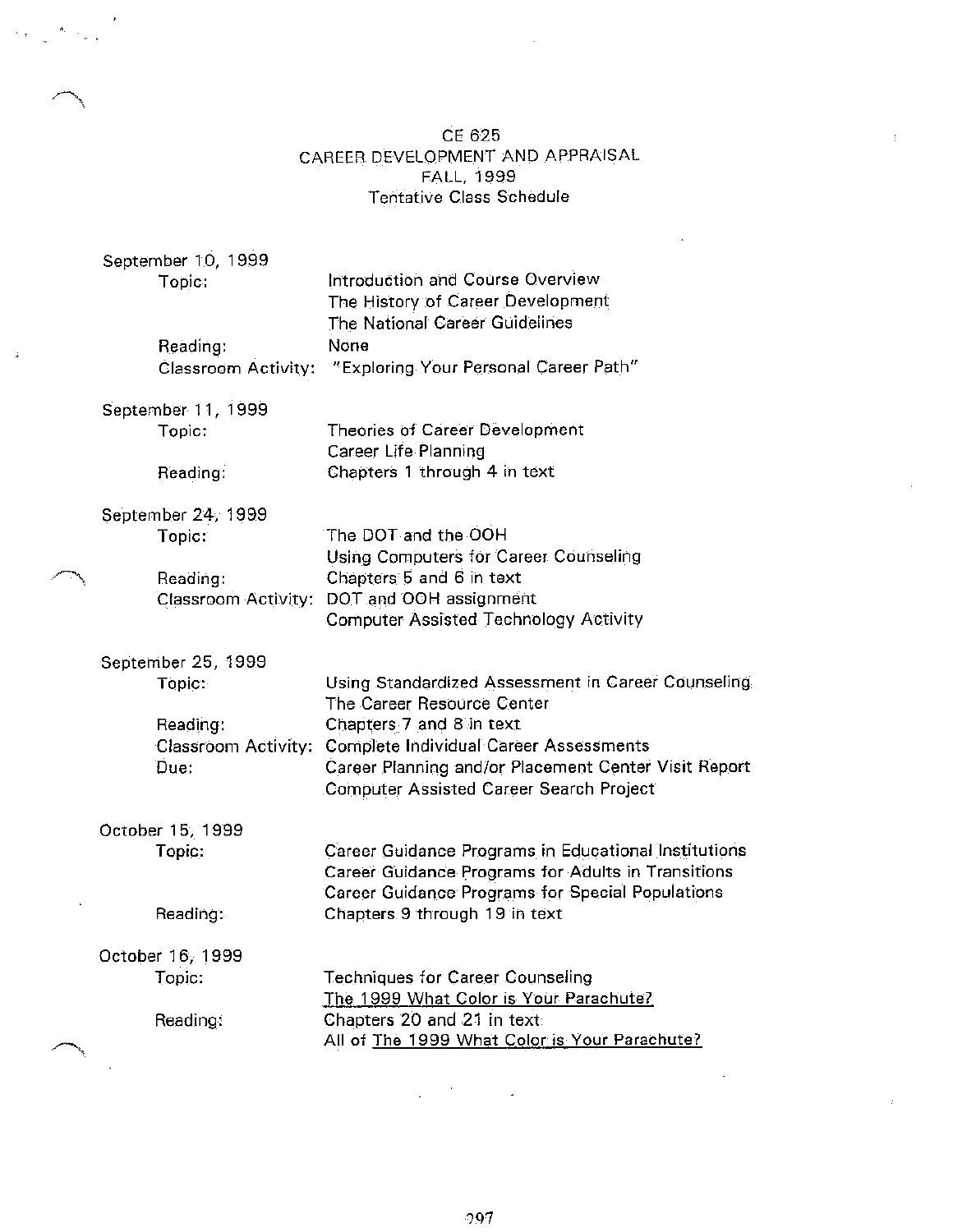November 5, 1999

Topic: Reading: Due:

**Small Group Presentations** None Autobiographical Paper of Student's Own Career Development

November 6, 1999 Topic:

**Small Group Presentations (morning)** FINAL EXAMINATION (afternoon) Course Evaluation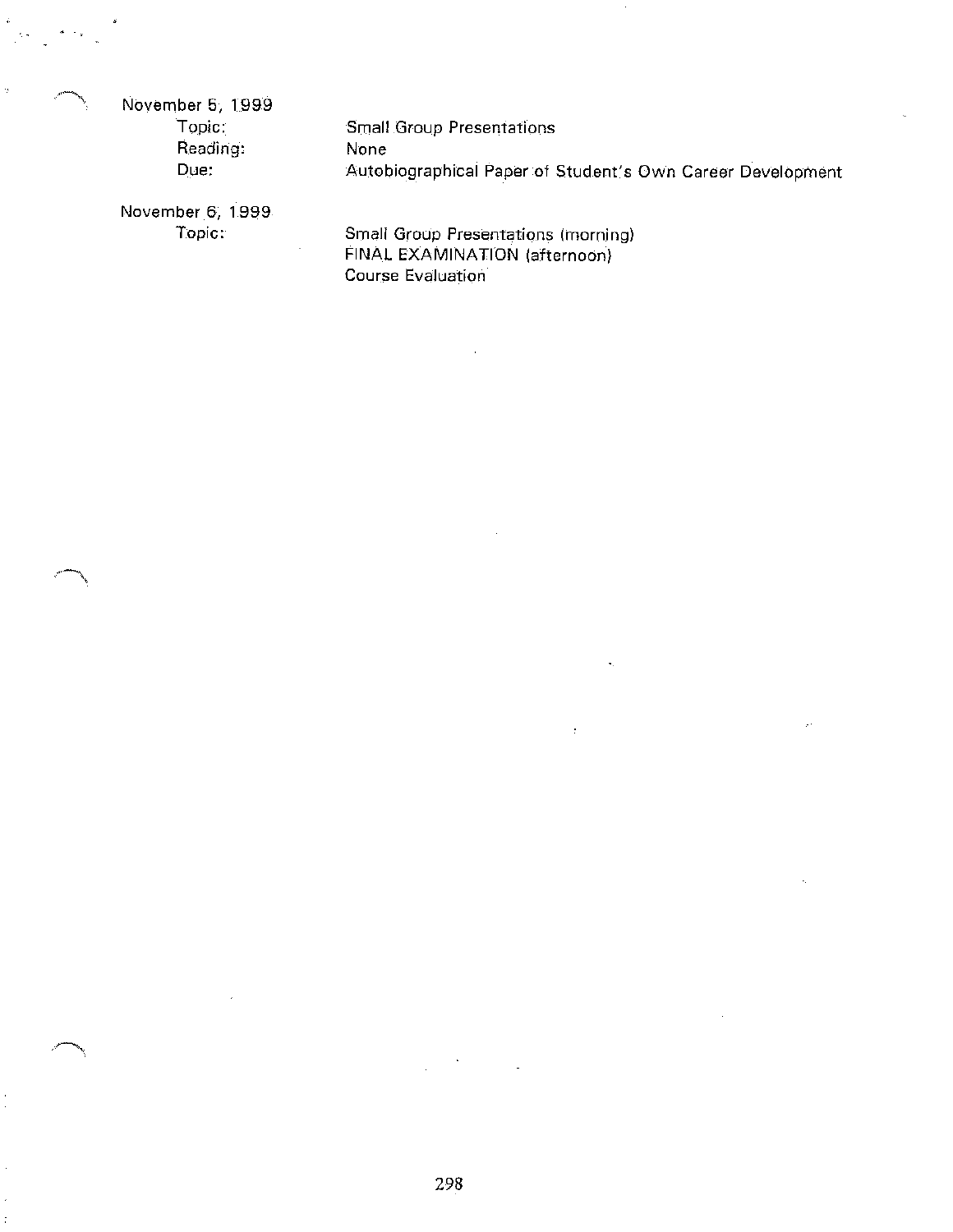## CAREER PLANNING AND/OR PLACEMENT CENTER VISIT AND REPORT:

Each student will arrange with the members of their small group to visit a career planning and/or placement center n their community. NOTE: When it is not possible to participate in a group visit to a site, individual group members may make arrangements to visit a career planning and/or placement center on their own. The center must offer services relevant to the specific population the group is researching and preparing their group presentation on. Some ideas for sites to visit follow: (1) When working with elementary students and career development the group may elect to visit with an elementary school counselor to discuss career related activities in the school setting. (2) When working with middle/junior high school students and career development the group may elect to visit with a middle/junior high school counselor to discuss career related activities utilized in the middle/junior high school setting. (3) When working with high school students and career development the group may elect to visit a local high school career center. (4) When working with a post-secondary population the group may schedule a visit with a local technical college, community college, or university to explore career planning and placement services at that facility. (5) When exploring career planning and/or placement with a person with a disability the group may visit the local rehabilitation office. During the visit each group member will need to record the following information in order to prepare his or her individual report on the visit:

- What is the mission of the center?  $(1)$
- $(2)$ What specific population does the center serve?
- What type of career assessment does the center offer? 73) NOTE: If possible, it would be desirable for the student to complete one or more of the assessment tools during their visit.
- $(4)$ What qualifications and training must one have in order to work at the center?
- $(5)$ What specific career information resources does the center utilize most frequently?
- $(6)$ What computer-based technology does the center utilize?
- What specifically, does thee career planning and/or placement process  $(7)$ include for the career seeker? (e.g. counseling, resume writing, assessment, interview skill building, placement, etc.).
- What type of follow-up services does the career center offer to job-seekers?  $(8)$
- $(9)$ Any additional information the student wishes to gather in order to gain a full understanding of the career planning and/or placement center.

Following the career planning and/or placement center visit each student will prepare a report on his or her visit. NOTE: This is to be an individual paper. The report must be typed in a double space format and must include the following:

- (1) General information regarding the center.
- (2) Responses to the nine (9) questions listed above.
- (3) Specific new information the student gained as a result of the visit.
- (4) Specific strengths and need areas of the center.
- (5) Personal reaction to the center visits.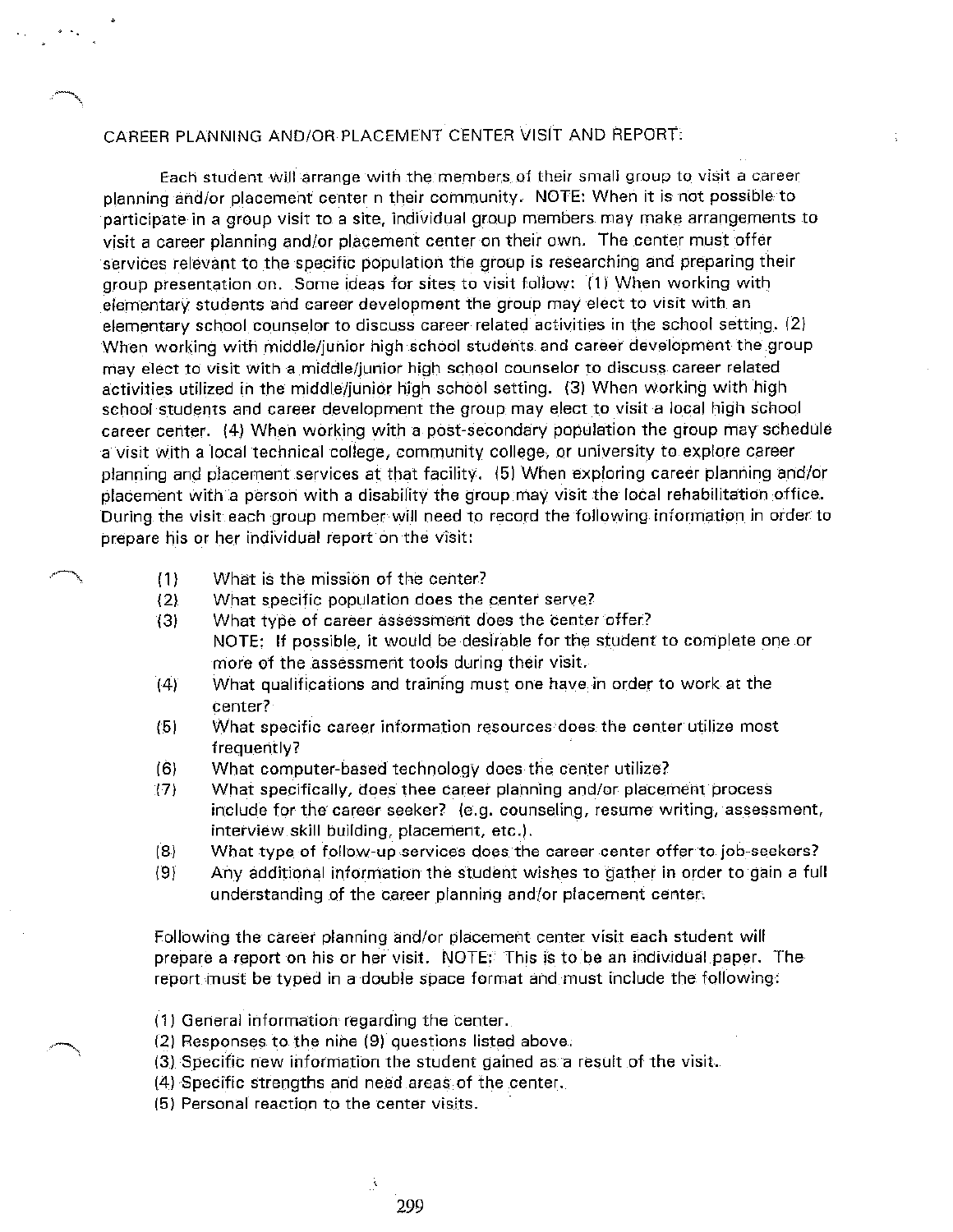#### AUTOBUTOBIOGRAPHICAL PAPER ON STUDENT'S OWN CAREER DEVELOPMENT:

The purpose of this assignment it to provide each student with the opportunity to examine their own career history. The student is to discuss their own career development story utilizing at least one career development theory as a foundation for their discussion. Papers may include subjective as well as objective information (e.g. career test results, narrative information, career graphs, etc.). The paper must be typed using a double space format. The paper is to be no more than ten (10) pages in length. All resources must be referenced using appropriate APA reference style. See Publication Manual of the American Psychological Association (4<sup>th</sup> ed.) for reference style.

#### INDIVIDUAL CAREER ASSESSMENT ACTIVITIES:

Each student will have the opportunity to complete three career related assessment tools (Self-Directed Search, Myers-Briggs Type Indicator, and the Strong Interest Inventory). Information gained from testing may be integrated into the autobiographical paper. Specific instructions for testing will be provided in class.

#### SMALL GROUP PRESENTATION PROJECT:

Each student will participate in a small group project in which they will research and present information on a specific career related topic. Some suggested group topics include: (1) career counseling in the elementary school, (2) career counseling in the middle/junior high school, (3) career counseling with high school students, (4) career counseling in post-secondary settings, (4) career counseling with adults who are changing. careers, (5) school-to-work programs, (6) career counseling with people with disabilities, (7) career counseling with people from culturally diverse backgrounds, (8) career counseling with displaced homemakers, etc. Each student will work cooperatively with their group in order to prepare and present a clear, well developed, organized presentation to the entire class. Each student will provide the course instructor with a typed outline of their portion of the presentation along with any handout material they plan to distribute to the class. The presentation will be reviewed and evaluated by the course instructor. Criteria for evaluating each student's performance as well as the overall group performance is presented in the attached PRESENTATION EVALUATION FORM. The structure and content of the small group presentation is left to the group to decide. However, the course instructor will be looking for a clear beginning, middle, and end to the presentation.

NOTE: Each group presentation will be fifty to sixty minutes in length. Activities and exercises that involve the whole class may be incorporated into the presentation. Time should be allowed following the presentation for questions and discussion from the class. The use of AV materials (overheads, handouts, computers, etc.) is strongly encouraged to enhance the group presentation.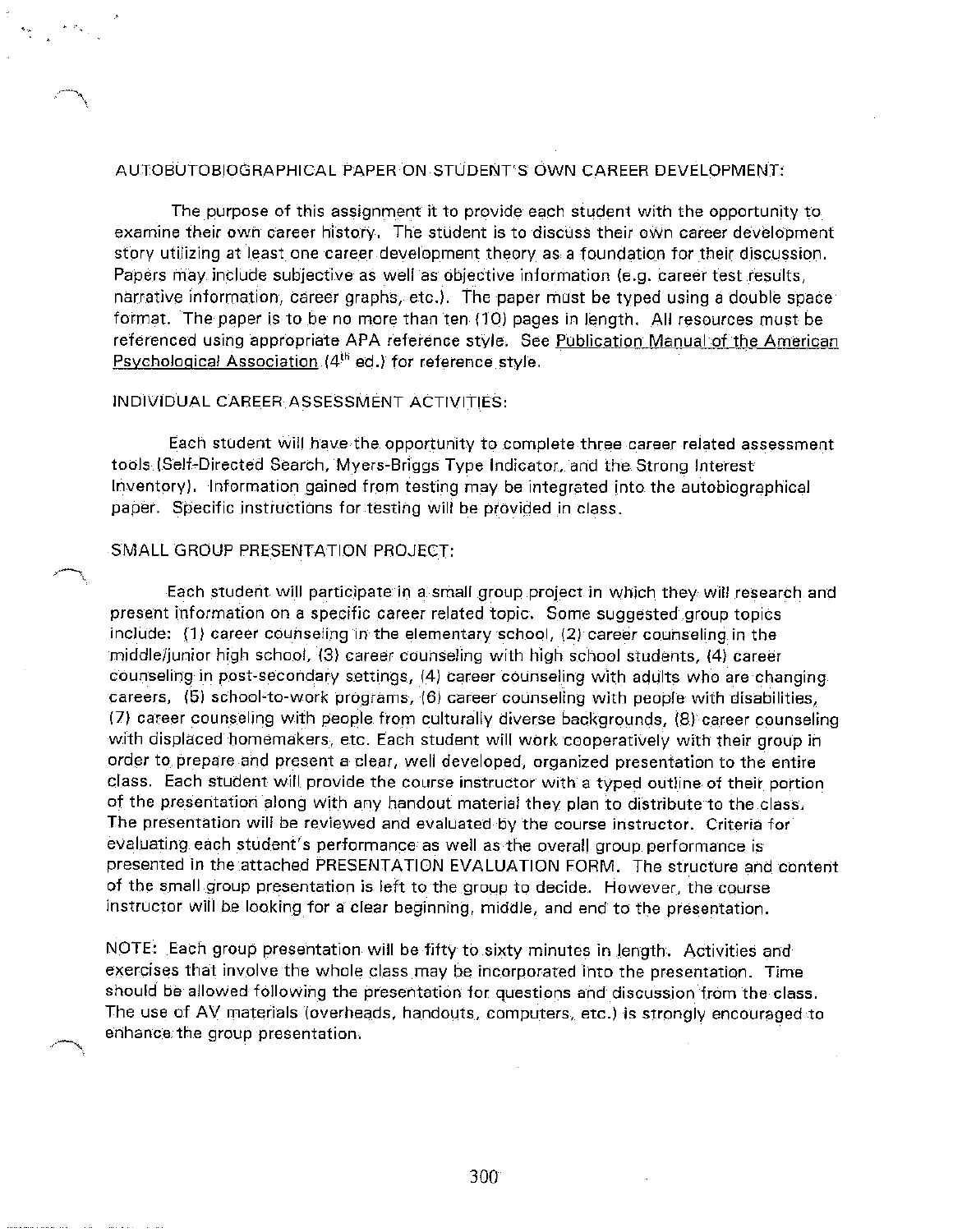#### COMPUTER ASSISTED CAREER SEARCH PROJECT:

Each student will have the opportunity to utilize computer-based technology to assist them in their personal career search. In addition, information for the small group presentation projects may be located on the Internet. Each student will have the opportunity to discuss their experience with technology in class following the activity.

#### **FINAL EXAMINATION:**

A final examination will be given in order to assess the student's general knowledge base as well as their ability to integrate and apply career information in hypothetical situations. The examination will include subjective as well as objective questions and will cover information presented in the text books along with material provided in class.

#### ATTENDANCE AND PARTICIPATION:

Regular attendance along with active participation in classroom discussions and activities is critical to each student's success in this course. Therefore, attendance and participation is included in the final course grade.